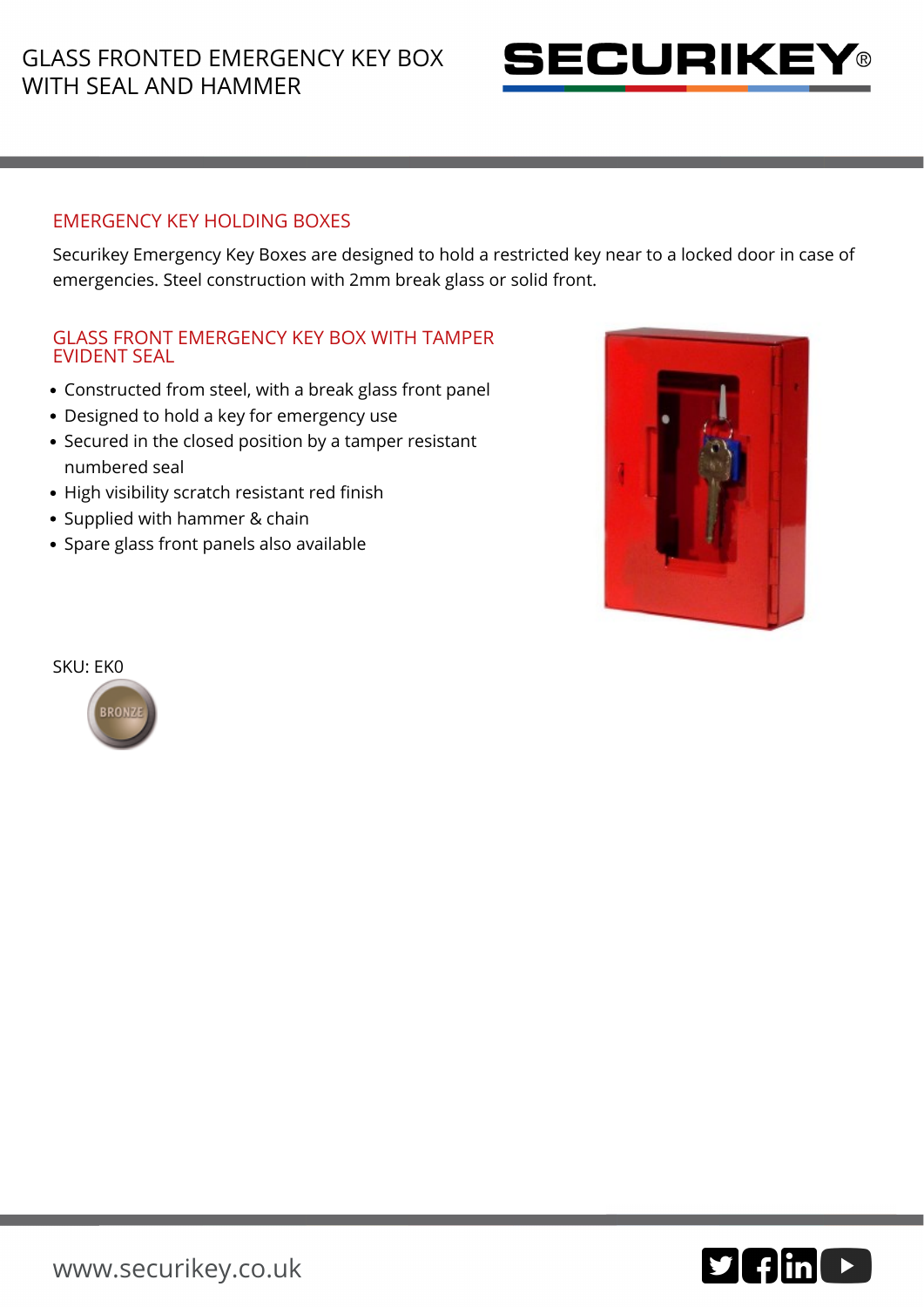

#### ADDITIONAL INFORMATION

| Weight                 | 1.000 kg                      |
|------------------------|-------------------------------|
| <b>Dimensions</b>      | 153 (H) x 120 (W) x 40 (D) mm |
| <b>Standard</b>        | <b>Bronze</b>                 |
| Capacity               | 1 key                         |
| <b>Locking Options</b> | D - Padlocking Cam Lock       |

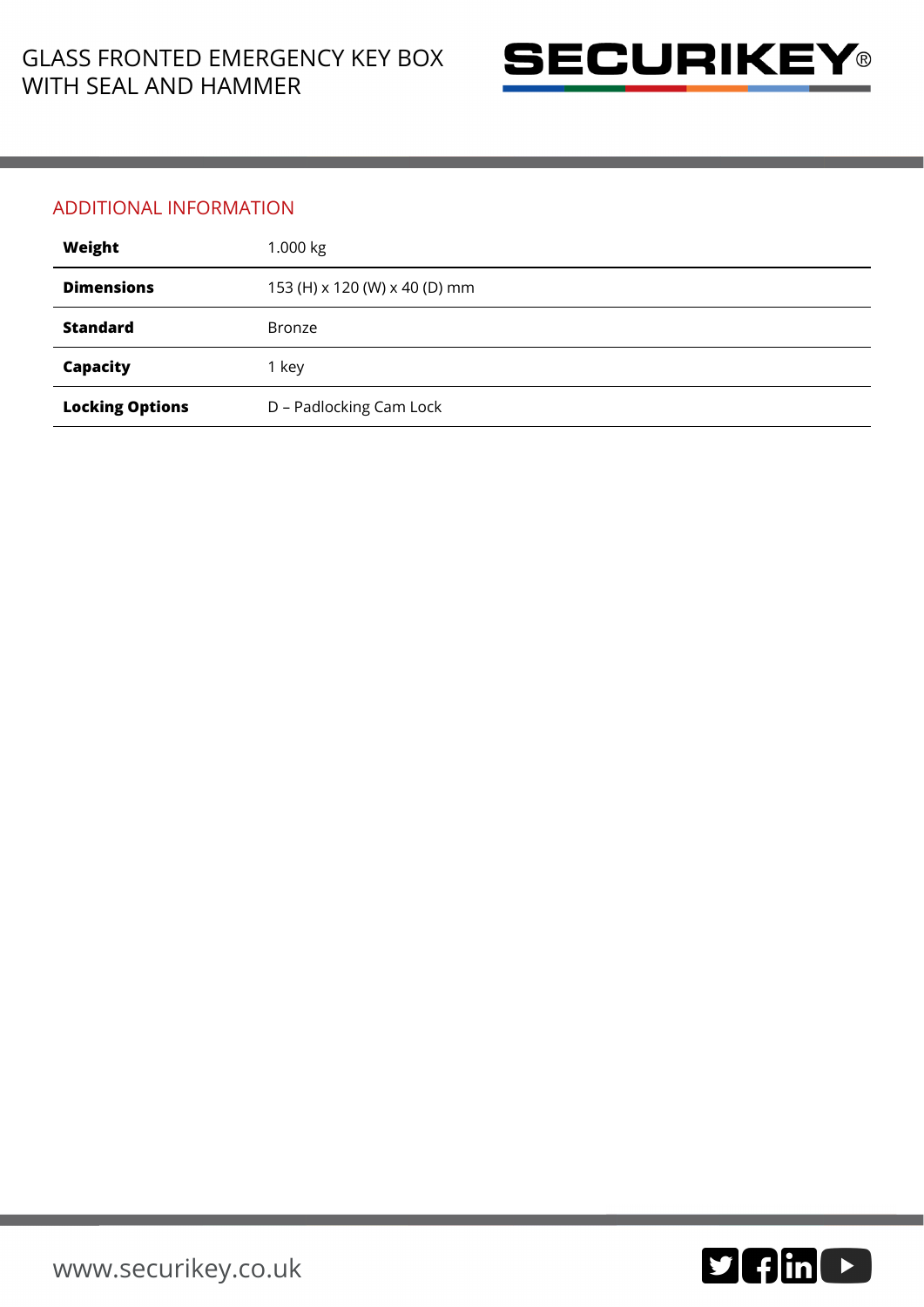# GLASS FRONTED EMERGENCY KEY BOX WITH SEAL AND HAMMER



### GLASS FRONTED EMERGENCY KEY BOX WITH SEAL AND HAMMER IMAGES





Spare Security Seals Emergency Key Box K0